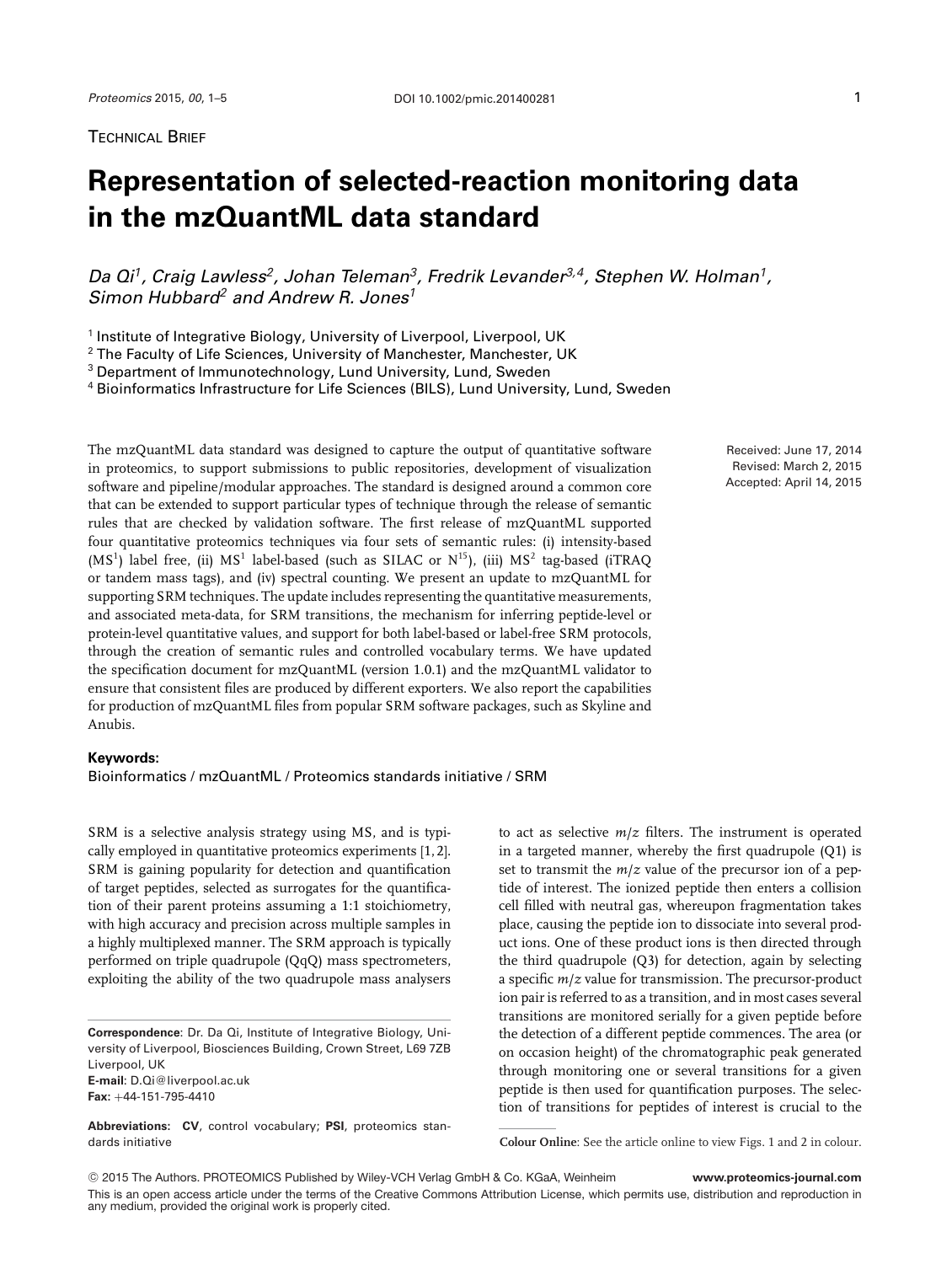design of an SRM experiment, and hence metadata related to them should be captured. In addition, the quantitative values (chromatographic peak area or height) produced by processing software should be recorded to allow further use of the data.

The HUPO proteomics standards initiative (PSI) has been developing data standards and minimum reporting guidelines for proteomics for over ten years—these include standards such as mzML for raw data or peak lists [3], mzIdentML for identification data [4], mzQuantML for quantitation data [5] and mzTab—as a simple summary of the overall results [\(http://www.psidev.info/mztab\)](http://www.psidev.info/mztab). The TraML standard [6] has been developed to capture the transitions that are *input* to the process, but to date, no PSI standard has been able to capture the *output* of quantitative software for SRM data. In terms of public databases for proteomics, international efforts are being coordinated via the ProteomeXchange consortium [7], under which umbrella the PRIDE [8] database accepts submissions for "discovery" or global analyses, and the PASSEL repository accepts quantitative SRM datasets [9].

When mzQuantML was initially released [5], the specifications contained four sets of "semantic rules" checked by the validation software [10] to support (i) intensity-based  $(MS<sup>1</sup>)$ label free, (ii)  $MS<sup>1</sup>$  label-based (such as SILAC or  $N<sup>15</sup>$ ), (iii) MS<sup>2</sup> tag-based (iTRAQ or tandem mass tags), and (iv) spectral counting. The core data structures in an mzQuantML file are *features—*defined as a quantified (often 2D) region of LC-MS  $(MS<sup>1</sup>)$  space, peptides, proteins, and protein groups. For these core data types, quantification data can be stored in mzQuantML in flexible 2D matrix structures called *Quant-Layers*. A second orthogonal set of concepts are defined in mzQuantML as *Assay* (one sample measured by MS), *Study-Variable* (e.g. a collection of replicate *Assays* over which averaging of quantitative values may be done) and*Ratios* (in which the numerator and denominator are pairs of *Assays* or pairs of *StudyVariables*). A typical peptide-level *AssayQuantLayer* thus has rows of data about peptides that have been measured, and one column of data for each *Assay*. In the intensity-based label-free case, one *Assay* is typically mapped to one LC-MS run.

SRM data present a different set of challenges to the other four techniques supported in mzQuantML version 1.0. The primary difference is that data and meta-data about "features" in both the  $MS<sup>1</sup>$  (precursors) and  $MS<sup>2</sup>$  (products) domain are required, in addition to suitable descriptors to ensure that both label-free and label-based SRMs protocols can be consistently captured, as both types of protocol are widely used. Several software packages have been developed specifically for SRM data analysis, including Skyline [11] and Anubis [12]. Our primary focus was to ensure that data formats produced from these packages (and others) can be converted to a valid mzQuantML file, maintaining all the essential data and metadata, such that it can be read by other data processing or visualization packages, and uploaded to public repositories.

The mzQuantML schema contains an <*Analysis Summary*> element to store information about the technique

producing data encoded in the file. It is a compulsory element in mzQuantML, allowing any postprocessing software package to determine the technique used, and what data types to expect in the file. One specific controlled vocabulary (CV) term for the SRM technique (i.e. "SRM quantitation analysis") has been added to PSI-MS CV [13] for this purpose. The experimental design may also be in label-based or label-free mode, and a second term (i.e. "MS1 label-based analysis" or "LC-MS label-free quantitation analysis") is thus also required.

One of the basic data types in mzQuantML is <*Feature*>, which is defined to mean a one or 2D feature in the  $MS<sup>1</sup>$ domain. As such, a corresponding mechanism was required for SRM data such that the <*Feature*> element also could capture the essential attributes of the  $MS<sup>2</sup>$  data. For this part, we have been able to reuse CV terms from the PSI-MS that are used in TraML to capture the required data at the MS2 level, thus leaving the <*Feature*> element and attributes to capture details about the  $MS<sup>1</sup>$  data as in all other techniques. The differences and an example are shown in Table 1.

The attributes "rt," "mz," and "charge" of the feature are defined to mean the retention time, mass/charge, and charge of the precursor ion, while the three CV terms (i.e. "local retention time," "isolation window target *m/z*," and "charge state") capture the equivalent data for the attendant transition product ( $MS<sup>2</sup>$  feature) that is quantified by the software. If the retention time of the precursor  $(MS<sup>1</sup>)$  is considered to be unknown by the software (although in practice the retention time of the precursor and product should be the same), a "null" value can be used.

The actual SRM "raw" data is quantifications of transition measurements (XICs), which should be represented using the <*FeatureQuantLayer*> structure (inside the <*FeatureList*>), as shown in Fig. 1. The <*FeatureQuantLayer*> is able to capture multiple different data types in the column definitions, unlike other types of *QuantLayer* (e.g. <*AssayQuantLayer*>, <*RatioQuantLayer*>, and <*StudyVariableQuantLayer*>) used for peptides, proteins or protein groups that can have only a single data type in one *QuantLayer*. In Fig. 1, four different data types produced by the Skyline software are described using CV terms. The <*DataMatrix*> then stores the actual values as arrays of values. Each row references to a <*Feature*> (as shown in Table 1) and each set of values must match the number of columns above (and this is checked by the validation software).

SRM quantification software also takes a mean, sum or weighted mean of different quantified transitions for the same peptide, to produce a peptide-level quantification value, and software may also average or aggregate different peptide values to produce protein-level values. Figure 2 shows how peptide-level quantification values can be captured in mzQuantML with references to all the features from which the quantitative values have been derived.

We have previously developed an mzQuantML validator [10] for supporting mzQuantML schema version 1.0.0. It checks whether mzQuantML files are syntactically or semantically valid, and contain correct CV terms in each element.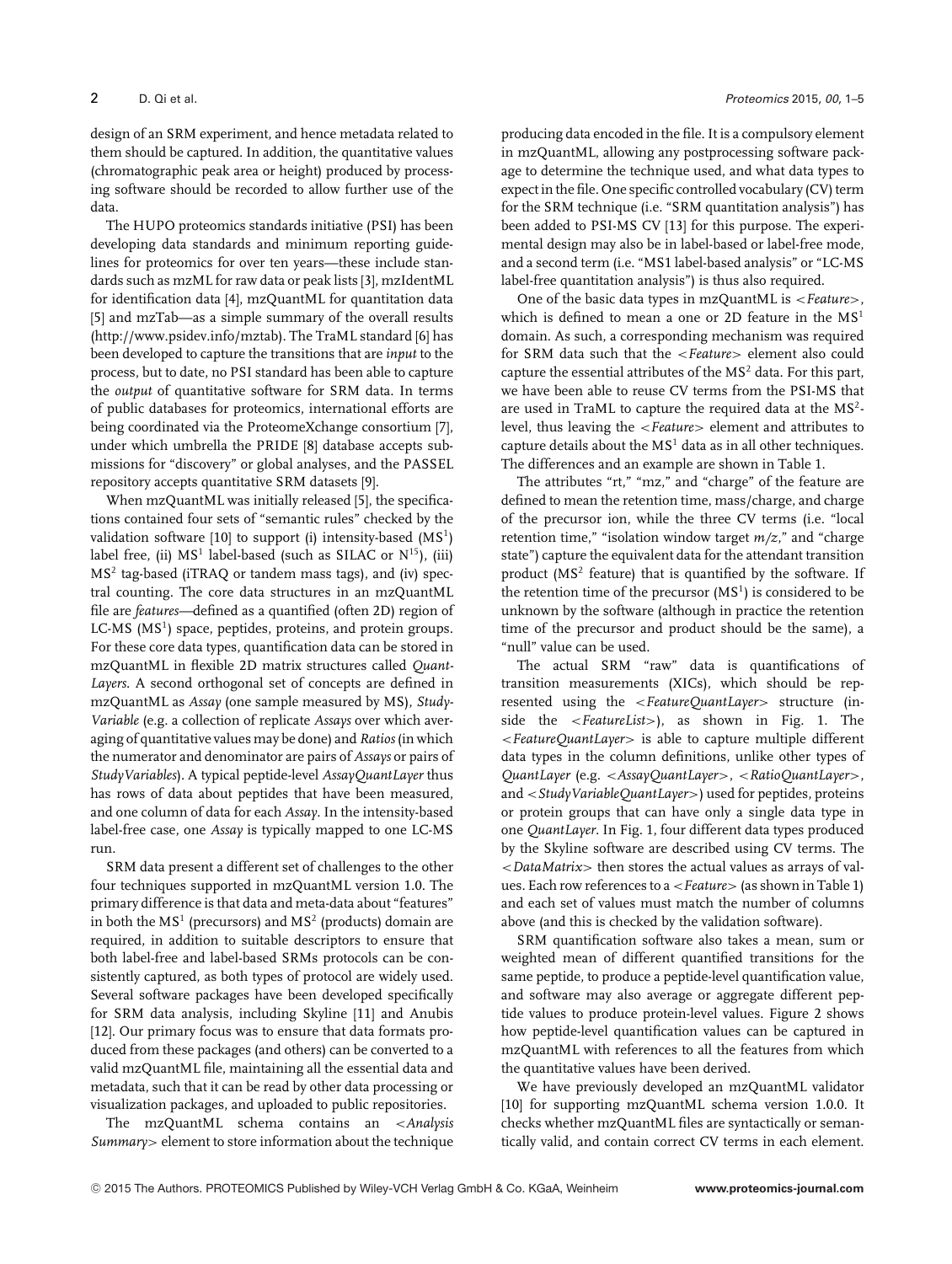|  |  |  |  |  |  |  |  | Table 1. The MS <sup>1</sup> (precursor) and MS <sup>2</sup> (product) features of an SRM experiment represented in mzQuantML |  |  |
|--|--|--|--|--|--|--|--|-------------------------------------------------------------------------------------------------------------------------------|--|--|
|--|--|--|--|--|--|--|--|-------------------------------------------------------------------------------------------------------------------------------|--|--|

 $unitCvRef = "U0"$ />

|                                                               | $MS1$ (attribute of $\leq$ Feature $\geq$ )                                                                                                                                                                                                                                                                                                                                                                                                                                                                                                                                                             | $MS2$ ( <cvparam><br/>of <math>&lt; \textit{Feature}</math>)</cvparam>                               |  |  |
|---------------------------------------------------------------|---------------------------------------------------------------------------------------------------------------------------------------------------------------------------------------------------------------------------------------------------------------------------------------------------------------------------------------------------------------------------------------------------------------------------------------------------------------------------------------------------------------------------------------------------------------------------------------------------------|------------------------------------------------------------------------------------------------------|--|--|
| Retention time<br>m/z<br>Charge<br>Other measurements         | <b>Rt</b><br>m/z<br>Charge<br>N/A                                                                                                                                                                                                                                                                                                                                                                                                                                                                                                                                                                       | Local retention time<br>Isolation window target <i>m/z</i><br>Charge state<br>Isolation window lower |  |  |
| (optional)                                                    |                                                                                                                                                                                                                                                                                                                                                                                                                                                                                                                                                                                                         | offset<br>Isolation window upper<br>offset or CV terms<br>allowed by CV rules                        |  |  |
| Example (A measured<br>transition captured<br>in mzQuantML.): | <feature <math="" rt="52.51">m/z = "1140.056696" charge = "2" id = "ft_29"&gt;<br/><math>\langle</math> cvParam cvRef = "PSI-MS" accession = "MS:1000827" name = "isolation window<br/>target <math>m/z''</math> value = "787.39"/&gt;<br/><math>\langle</math> cvParam cvRef = "PSI-MS" accession = "MS:1000041" name = "charge state"<br/>value = <math>"1"</math>/&gt;<br/><math>\langle</math>cvParam cvRef = "PSI-MS" accession = "MS:1000895" name = "local retention time"<br/>value = <math>"52.56"</math> unitAccession = <math>"U0:0000031"</math> unitName = <math>"minute"</math></feature> |                                                                                                      |  |  |

Work has been done to extend the functions of the validator [\(https://code.google.com/p/mzquantml-validator/\)](https://code.google.com/p/mzquantml-validator/) for supporting SRM in mzQuantML (now at version 1.0), as follows. The validator detects that it is processing an SRM-derived file from the <*AnalysisSummary*> element and whether the file is of type LC-MS label-free or  $MS<sup>1</sup>$  label-based technique also from the <*AnalysisSummary*>. The validator checks the

</Feature>

SRM mzQuantML file against both SRM-specific rules and the general rules for the other techniques (since SRM can be viewed as a special case of label-free or label-based). It means that more rules apply to an mzQuantML file for SRM than for the other four supported quantitation techniques. The validator also checks the files against specific CV mapping rules, which contain extended rules based on general CV

| $\mathbf{1}$                                                                              | <featurequantlayer id="FQL_0">FeatureQuantLayer stores the quantitative measurements or calculated data of</featurequantlayer>                                         | multiple types for features. The ColumnDefinition records the types of data in                  |                                    |                          |                |                          |        |  |  |  |  |
|-------------------------------------------------------------------------------------------|------------------------------------------------------------------------------------------------------------------------------------------------------------------------|-------------------------------------------------------------------------------------------------|------------------------------------|--------------------------|----------------|--------------------------|--------|--|--|--|--|
|                                                                                           | <columndefinition></columndefinition>                                                                                                                                  | numerical order - similar to the header of a table. In this example, four data                  |                                    |                          |                |                          |        |  |  |  |  |
|                                                                                           | <column index="0"></column>                                                                                                                                            | types are stored: "XIC area", "product background", "product interpretation                     |                                    |                          |                |                          |        |  |  |  |  |
|                                                                                           | <datatype></datatype>                                                                                                                                                  | rank", and "product intensity".                                                                 |                                    |                          |                |                          |        |  |  |  |  |
| 5                                                                                         | <cvparam accession="MS:1001858" cvref="PSI-MS" name="XIC area"></cvparam>                                                                                              |                                                                                                 |                                    |                          |                |                          |        |  |  |  |  |
|                                                                                           |                                                                                                                                                                        | Table header: (ColumnDefinition)                                                                |                                    |                          |                |                          |        |  |  |  |  |
|                                                                                           | <br><b>XIC</b> area                                                                                                                                                    | <b>Product background</b>                                                                       | <b>Product interpretation rank</b> |                          |                | <b>Product intensity</b> |        |  |  |  |  |
|                                                                                           | <column index="1"></column>                                                                                                                                            |                                                                                                 |                                    |                          |                |                          |        |  |  |  |  |
|                                                                                           | <datatype></datatype>                                                                                                                                                  |                                                                                                 |                                    |                          |                |                          |        |  |  |  |  |
| <cvparam accession="MS:1002414" cvref="PSI-MS" name="product background"></cvparam><br>10 |                                                                                                                                                                        |                                                                                                 |                                    |                          |                |                          |        |  |  |  |  |
|                                                                                           |                                                                                                                                                                        |                                                                                                 |                                    |                          |                |                          |        |  |  |  |  |
|                                                                                           |                                                                                                                                                                        |                                                                                                 |                                    |                          |                |                          |        |  |  |  |  |
|                                                                                           | <column index="2"></column>                                                                                                                                            |                                                                                                 |                                    |                          |                |                          |        |  |  |  |  |
|                                                                                           | <datatype></datatype>                                                                                                                                                  |                                                                                                 |                                    |                          |                |                          |        |  |  |  |  |
| 15                                                                                        | <cvparam <="" accession="MS:1000926" cvref="PSI-MS" name="product interpretation rank" th=""><th></th><th></th><th></th><th></th><th></th><th></th><th></th></cvparam> |                                                                                                 |                                    |                          |                |                          |        |  |  |  |  |
|                                                                                           |                                                                                                                                                                        |                                                                                                 |                                    |                          |                |                          |        |  |  |  |  |
|                                                                                           |                                                                                                                                                                        |                                                                                                 |                                    |                          |                |                          |        |  |  |  |  |
|                                                                                           | <column index="3"></column>                                                                                                                                            |                                                                                                 |                                    |                          |                |                          |        |  |  |  |  |
|                                                                                           | <datatype></datatype>                                                                                                                                                  |                                                                                                 |                                    |                          |                |                          |        |  |  |  |  |
| 20                                                                                        |                                                                                                                                                                        | <cvparam accession="MS:1000042" cvref="PSI-MS" name="product intensity"></cvparam>              |                                    |                          |                |                          |        |  |  |  |  |
|                                                                                           |                                                                                                                                                                        | DataMatrix contains multiple Row elements - corresponding to table rows.                        |                                    |                          |                |                          |        |  |  |  |  |
|                                                                                           |                                                                                                                                                                        | The object ref attribute contains the unique identifier of a feature. The data                  |                                    |                          |                |                          |        |  |  |  |  |
|                                                                                           |                                                                                                                                                                        | is recorded following the order in ColumnDefinition with each data value<br>separated by space. |                                    |                          |                |                          |        |  |  |  |  |
|                                                                                           | <datamatrix></datamatrix>                                                                                                                                              |                                                                                                 |                                    | Table body: (DataMatrix) |                |                          |        |  |  |  |  |
| 25                                                                                        | <row object_ref="ft_1">3969 934 2 592</row>                                                                                                                            |                                                                                                 | $ft_1$                             | 3969                     | 934            | $\overline{2}$           | 592    |  |  |  |  |
|                                                                                           | <row object_ref="ft_2">545277 23261 2 52279</row>                                                                                                                      |                                                                                                 | $ft_2$                             | 545277                   | 23261          | $\overline{2}$           | 52279  |  |  |  |  |
|                                                                                           | <row object="" ref="ft 3">7346 2052 1 1701</row>                                                                                                                       | $ft_3$                                                                                          | 7346                               | 2052                     | $\overline{1}$ | 1701                     |        |  |  |  |  |
|                                                                                           | <row object_ref="ft_4">412632 15592 3 38733</row>                                                                                                                      | $ft_4$                                                                                          | 412632                             | 15592                    | $\overline{3}$ | 38733                    |        |  |  |  |  |
|                                                                                           | <row object_ref="ft_5">3201454 161677 1 307042</row>                                                                                                                   |                                                                                                 | $ft_5$                             | 3201454                  | 161677         | $\overline{1}$           | 307042 |  |  |  |  |
| 30                                                                                        | <row object_ref="ft_6">5357665 123180 1 460149</row>                                                                                                                   |                                                                                                 | ft $6$                             | 5357665                  | 123180         | $\mathbf{1}$             | 460149 |  |  |  |  |
|                                                                                           | <row object_ref="ft_7">943204 58872 2 79480</row>                                                                                                                      |                                                                                                 | $ft_7$                             | 943204                   | 58872          | $\overline{2}$           | 79480  |  |  |  |  |
|                                                                                           | <row object_ref="ft_8">87319 2778 2 7010</row>                                                                                                                         | ft $8$                                                                                          | 87319                              | 2778                     | $\overline{2}$ | 7010                     |        |  |  |  |  |
|                                                                                           | <row object_ref="ft_9">645524 34431 3 59076</row>                                                                                                                      |                                                                                                 |                                    |                          | 34431          | $\overline{3}$           | 59076  |  |  |  |  |
|                                                                                           |                                                                                                                                                                        |                                                                                                 |                                    |                          |                |                          |        |  |  |  |  |
| 35                                                                                        |                                                                                                                                                                        |                                                                                                 |                                    |                          |                |                          |        |  |  |  |  |
|                                                                                           |                                                                                                                                                                        |                                                                                                 |                                    |                          |                |                          |        |  |  |  |  |

**Figure 1.** A measured transition captured in mzQuantML.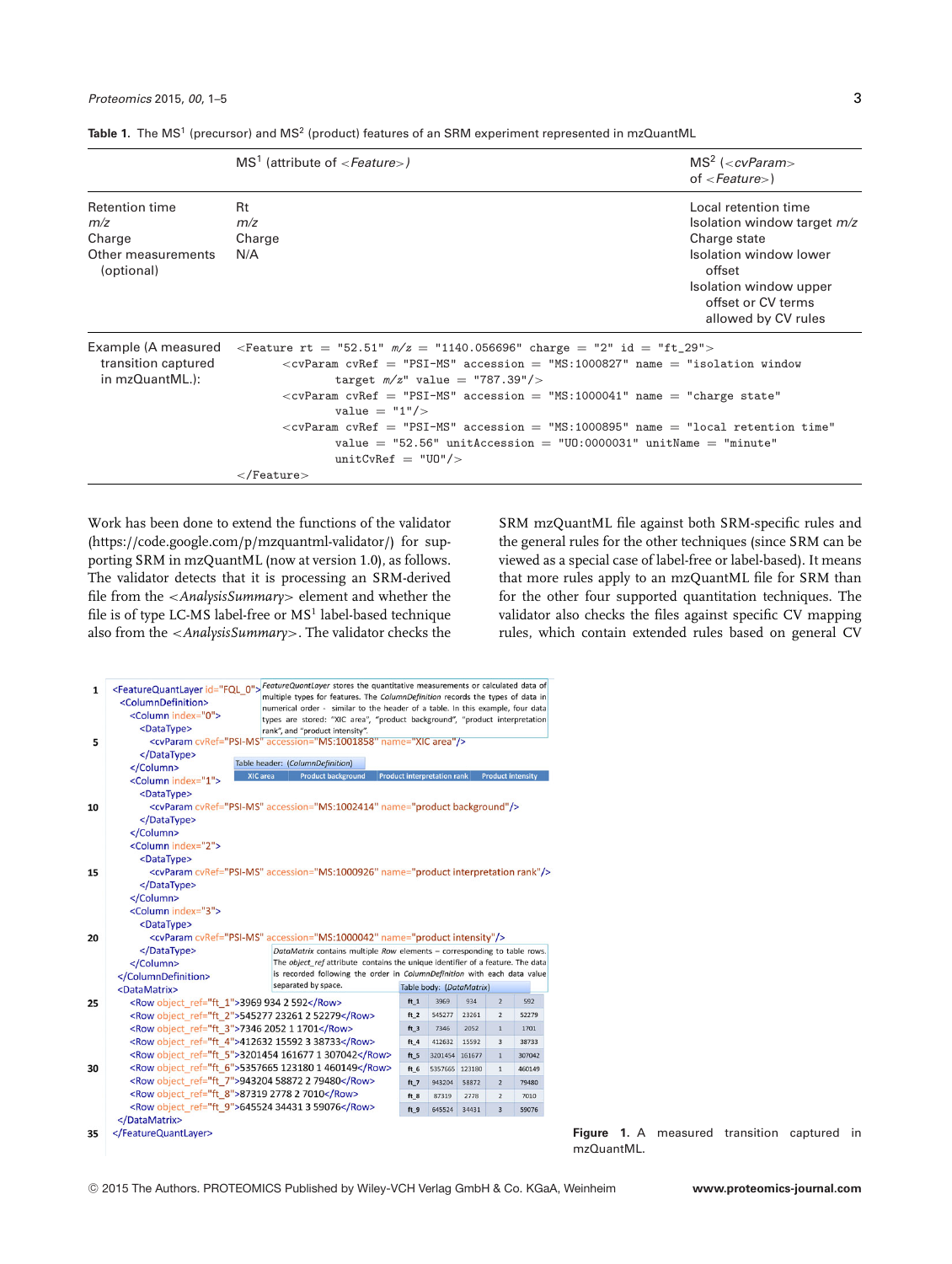

**Figure 2.** Peptide-level ratios derived from multiple transitions in a labeled SRM experiment, in which "light" and "heavy" isotope labels were used, represented in mzQuantML.

mapping rules. For example, <*Feature*> must contain a <*cvParam*> "isolation window target *m/z*" to capture the measured *m/z* of the targeted product ion. Otherwise, the file is not a valid SRM mzQuantML file.

One of the most popular tools for performing SRM data analysis is Skyline [11]. As such, it was deemed high priority for testing the mzQuantML encoding, and for getting community acceptance of the format, that we developed a convertor for Skyline to mzQuantML. The convertor supports files from Skyline version 1.4 and 2.X (tested on both version 1.4 and 2.6.0.6851). First, a specific "report type" in Skyline, which creates a CSV (comma separated values) formatted file with defined column types, was agreed on. A Java application that reads the special Skyline report CSV, and converts it to mzQuantML using the rules and encoding discussed above was developed. The convertor has a basic graphical user interface so that it can be used by bench scientists who do not wish to use command line tools, although a command line option is also available. It can be downloaded on [http://code.google.com/p/srm-mzquantml-convertor/,](http://code.google.com/p/srm-mzquantml-convertor/) along with the Skyline report type, which must be imported into Skyline.

The convertor can deal with both label-free and labeled example files. The main difference between these files lies in the column "IsotopeLabelType" – for label-free files the value will always be "light," for files derived from a labeled-based study, the value could be 'light' or "heavy." Additionally, there is no <*RatioList*> produced for label-free mzQuantML output. The convertor also performs simple summation of quantified features (sum of "XIC area" for each feature of a given peptide) up to modified peptide, populating the results into <*AssayQuantLayer*> under <*PeptideConsensusList*> (Fig. 2). The correct CV terms for describing the experimental design are appended to the <*AnalysisSummary*> element